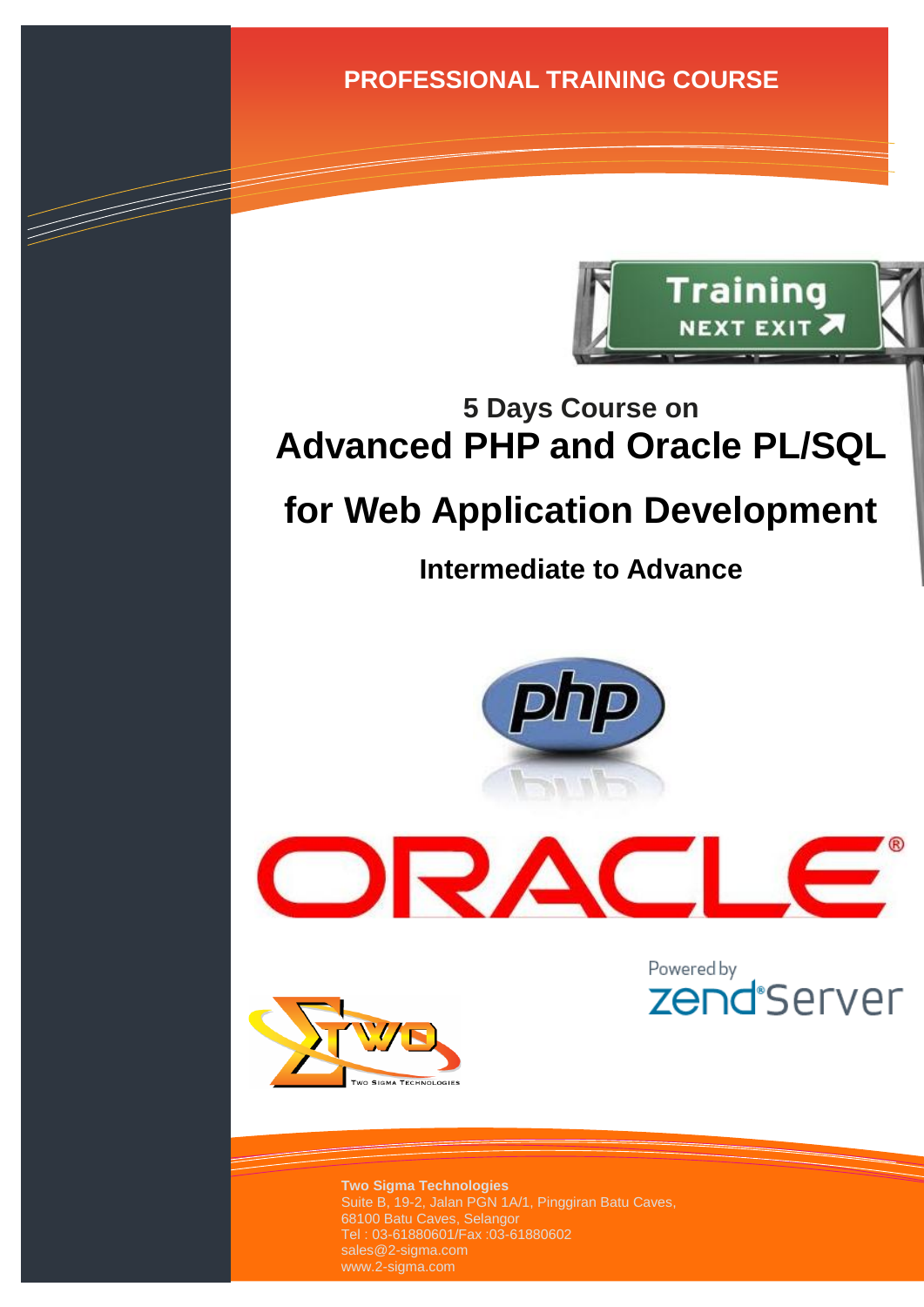

#### **Advanced PHP and Oracle PL/SQL for Web Application Development**

This Intermediate-to-Advanced Course teaches PHP-Oracle developers the advanced concept and skills to create robust web applications using PHP and Oracle. In advanced PHP programming module, it would covers object-oriented development, processing XML, creating and consuming SOAP-based web services, handling AJAX calls, and securing PHP. This course also helps the developers to focus on writing stored procedures, functions, packages, and triggers, and implement complex business rules in Oracle. They will learn programming, management, and security issues of working with PL/SQL program units. Programming topics will include the built-in packages that come with Oracle, the creation of triggers, and stored procedure features. This also includes developing and tuning efficient and effective PL/SQL subprograms.

#### **Pre-requisites**

All attendees must be familiar with the fundamentals of building data-driven PHP web applications and Oracle DBA, either from their own experience or from previous basic training course.

#### **Course Settings**

| Venue/Date        | <b>Refer to Training Calendar</b>        |  |
|-------------------|------------------------------------------|--|
| <b>Timings</b>    | 0900-1700                                |  |
| <b>Inclusive</b>  | Certificates and notes                   |  |
| <b>Course Fee</b> | Contact Us at sales@2-sigma.com          |  |
| Audience          | IT Officer, Web Developer and Programmer |  |
| Level             | Intermediate to Advance                  |  |

#### **Advanced PHP and Oracle PL/SQL - Schedule**

| Day 1               |                                                           |  |
|---------------------|-----------------------------------------------------------|--|
| $9.00am - 10.00am$  | <b>Object-Oriented PHP</b>                                |  |
|                     | <b>Building a Class</b>                                   |  |
|                     | <b>Constructors and Destructors</b><br>$\bullet$          |  |
| $10.00am - 10.30am$ | <b>Breakfast</b>                                          |  |
| $10.30am - 1.00pm$  | <b>Working with Properties and Functions</b><br>$\bullet$ |  |
|                     | Private, Protected, Public modifiers<br>$\bullet$         |  |
|                     | Inheritance                                               |  |
|                     | <b>Interfaces</b><br>$\bullet$                            |  |
| $1.00pm - 2.00pm$   | Lunch                                                     |  |
| $2.00pm - 5.00pm$   | <b>PHP XML Support</b>                                    |  |
|                     | Simple XML Object<br>$\bullet$                            |  |
|                     | <b>Executing XPath Queries</b><br>$\bullet$               |  |
|                     | <b>DOM Interoperability</b>                               |  |
|                     | <b>Using XPath</b>                                        |  |
|                     | <b>XSLT and PHP</b>                                       |  |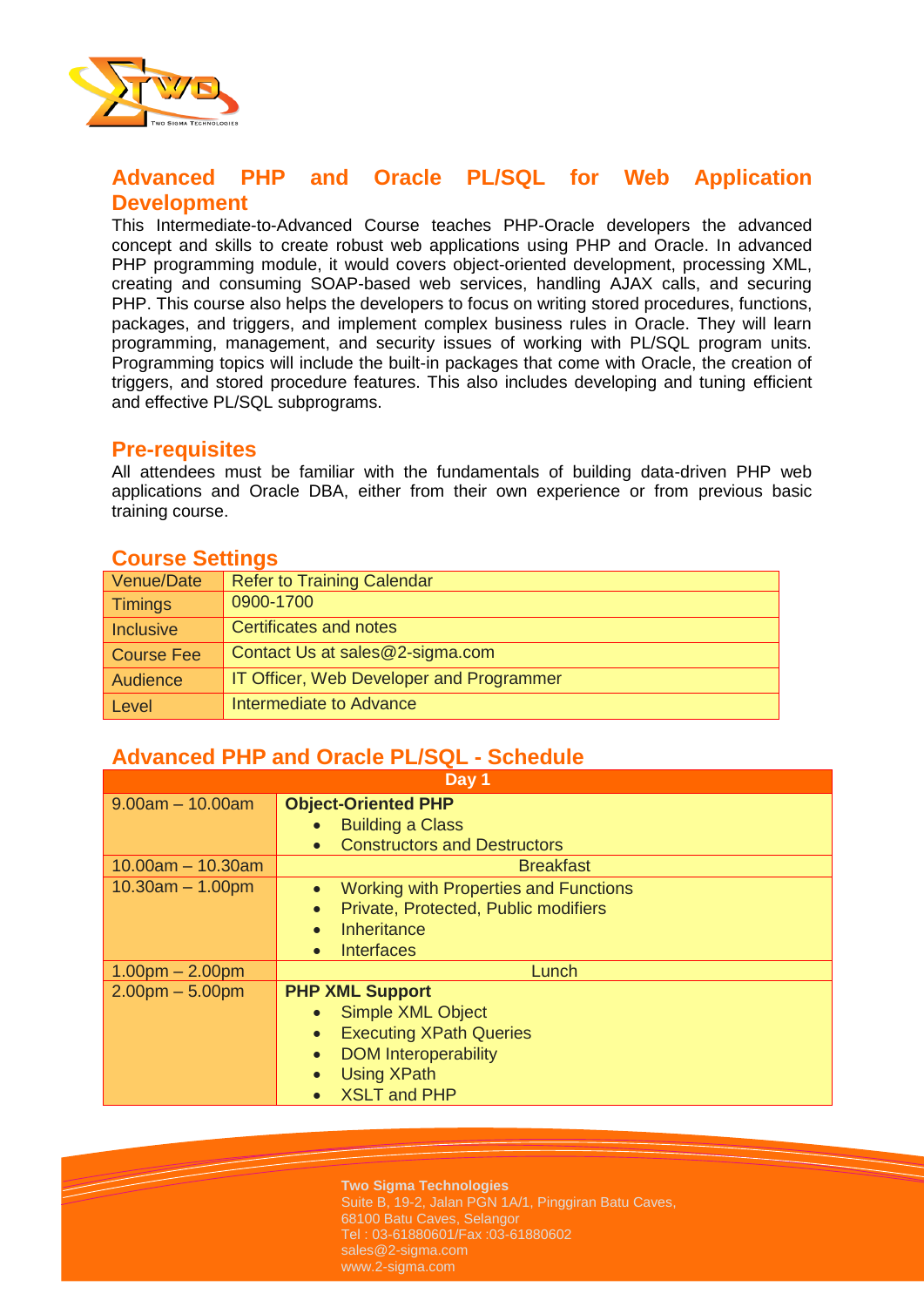

| Day 2               |                                                                                  |  |
|---------------------|----------------------------------------------------------------------------------|--|
| $9.00am - 10.00am$  | <b>PHP Web Services</b>                                                          |  |
|                     | <b>Web Services Technology Stack</b>                                             |  |
|                     | <b>Web Services with PHP</b>                                                     |  |
|                     | Working with PHP and WSDL<br>$\bullet$                                           |  |
|                     | PHP and SOAP<br>$\bullet$                                                        |  |
|                     | <b>Debugging Web Services</b>                                                    |  |
| $10.00am - 10.30am$ | <b>Breakfast</b>                                                                 |  |
| $10.30am - 1.00pm$  | <b>PL/SQL Programming Concepts Review</b>                                        |  |
|                     | Identify PL/SQL block structure                                                  |  |
|                     | <b>Create procedures</b><br>$\bullet$                                            |  |
|                     | <b>Create functions</b><br>$\bullet$                                             |  |
|                     | List restrictions and guidelines on calling functions from SQL                   |  |
|                     | expressions                                                                      |  |
| $1.00pm - 2.00pm$   | Lunch                                                                            |  |
| $2.00pm - 5.00pm$   | Create packages<br>$\bullet$                                                     |  |
|                     | Review of implicit and explicit cursors                                          |  |
|                     | List exception syntax                                                            |  |
|                     | Identify the Oracle supplied packages                                            |  |
|                     | <b>Designing PL/SQL Code</b>                                                     |  |
|                     |                                                                                  |  |
|                     | Describe the predefined data types<br>$\bullet$                                  |  |
|                     | Create subtypes based on existing types for an application<br>$\bullet$          |  |
|                     | List the different guidelines for cursor design<br>$\bullet$                     |  |
|                     | <b>Cursor variables</b>                                                          |  |
| $9.00am - 10.00am$  | Day 3<br><b>Using Collections</b>                                                |  |
|                     | Overview of collections                                                          |  |
|                     |                                                                                  |  |
|                     | Use Associative arrays                                                           |  |
|                     | <b>Use Nested tables</b>                                                         |  |
|                     | <b>Use VARRAYs</b>                                                               |  |
| $10.00am - 10.30am$ | <b>Breakfast</b>                                                                 |  |
| $10.30am - 1.00pm$  | Compare nested tables and VARRAYs<br>$\bullet$                                   |  |
|                     | Write PL/SQL programs that use collections                                       |  |
|                     | Use Collections effectively                                                      |  |
|                     | Executing PL/SQL Code in PHP                                                     |  |
|                     | Passing XML to stored procedure via PHP                                          |  |
| $1.00pm - 2.00pm$   | Lunch                                                                            |  |
| $2.00pm - 5.00pm$   | <b>Manipulating Large Objects</b>                                                |  |
|                     | Describe a LOB object                                                            |  |
|                     | <b>Use BFILEs</b>                                                                |  |
|                     |                                                                                  |  |
|                     | Use DBMS_LOB.READ and DBMS_LOB.WRITE to manipulate                               |  |
|                     | <b>LOBs</b>                                                                      |  |
|                     | Create a temporary LOB programmatically with the DBMS_LOB                        |  |
|                     | package                                                                          |  |
|                     | <b>Introduction to SecureFile LOBs</b><br>Use SecureFile LOBs to store documents |  |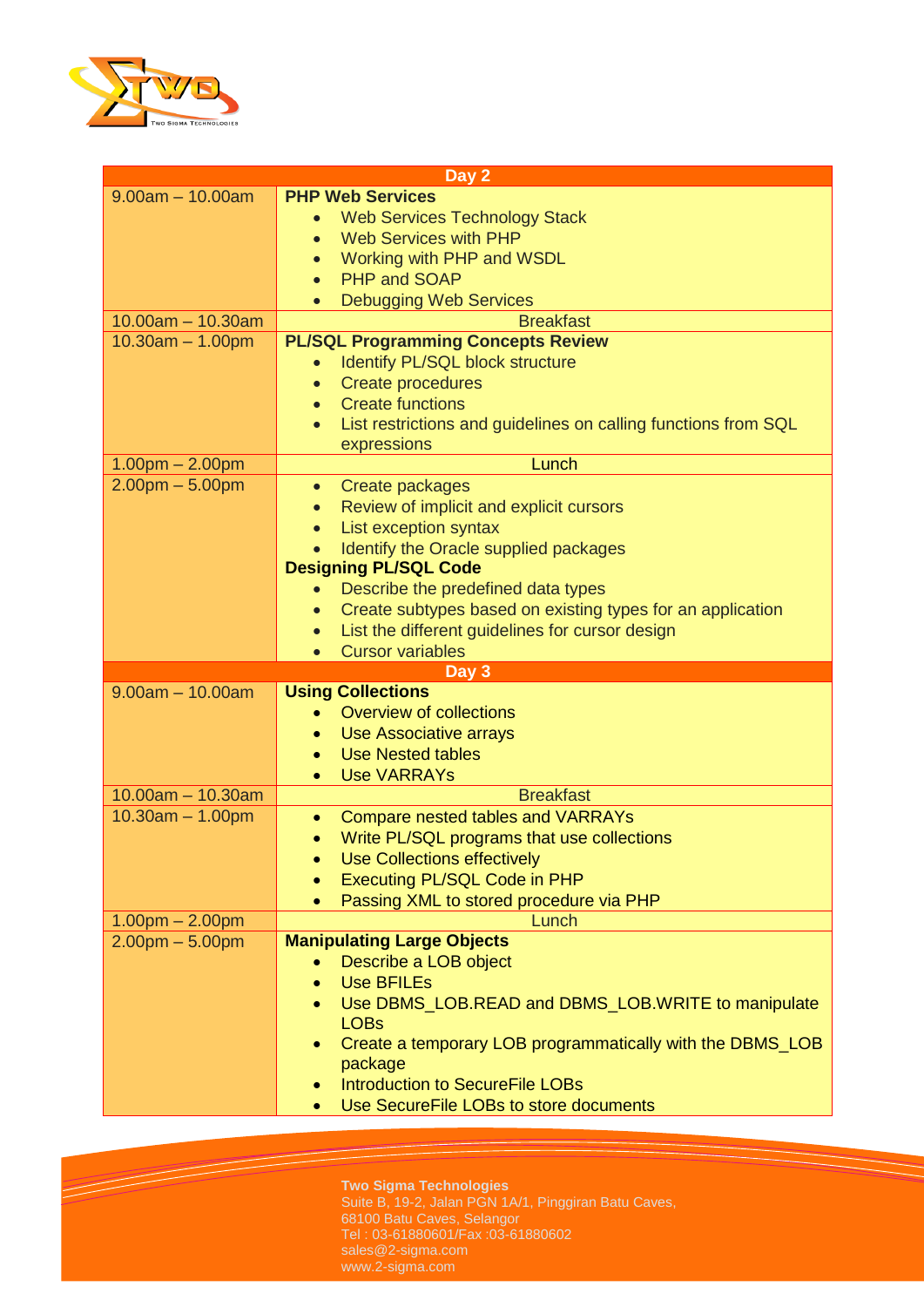

|                                           | <b>Convert BasicFile LOBs to SecureFile LOB format</b><br>$\bullet$                 |
|-------------------------------------------|-------------------------------------------------------------------------------------|
|                                           | Enable reduplication and compression                                                |
|                                           | File Manipulation in Oracle using PHP<br>$\bullet$                                  |
|                                           | Day 4                                                                               |
| $9.00am - 10.00am$                        | <b>Ajax with PHP</b>                                                                |
|                                           | <b>Ajax Overview</b>                                                                |
|                                           | Ajax on the Server                                                                  |
|                                           | Ajax on the Client<br>$\bullet$                                                     |
|                                           | JSON, Ajax and PHP                                                                  |
| $10.00am - 10.30am$                       | <b>Breakfast</b>                                                                    |
| $10.30am - 1.00pm$                        | <b>Performance and Tuning</b>                                                       |
|                                           | Understand and influence the compiler<br><b>Tune PL/SQL code</b><br>$\bullet$       |
|                                           | Enable intra unit inlining<br>$\bullet$                                             |
|                                           | Identify and tune memory issues<br>$\bullet$                                        |
|                                           | Recognize network issues                                                            |
| $1.00pm - 2.00pm$                         | Lunch                                                                               |
| $2.00pm - 5.00pm$                         | <b>Improving Performance with Caching</b>                                           |
|                                           | Describe result caching<br>$\bullet$                                                |
|                                           | Use SQL query result cache<br>$\bullet$                                             |
|                                           | <b>PL/SQL function cache</b>                                                        |
|                                           | Review PL/SQL function cache considerations                                         |
|                                           | <b>Analyzing PL/SQL Code</b>                                                        |
|                                           | <b>Finding Coding Information</b><br>$\bullet$                                      |
|                                           | <b>Using DBMS_DESCRIBE</b><br>$\bullet$                                             |
|                                           | <b>Using ALL_ARGUMENTS</b><br>$\bullet$                                             |
|                                           | Using DBMS_UTILITY.FORMAT_CALL_STACK<br>$\bullet$                                   |
|                                           | <b>Collecting PL/Scope Data</b><br>$\bullet$                                        |
|                                           | The USER/ALL/DBA_IDENTIFIERS Catalog View<br>$\bullet$                              |
|                                           | <b>DBMS_METADATA Package</b><br>$\bullet$                                           |
|                                           | Day 5                                                                               |
| $9.00am - 10.00am$                        | <b>Safeguarding Your Code Against SQL Injection Attacks</b>                         |
|                                           | <b>SQL Injection Overview</b>                                                       |
|                                           | <b>Reducing the Attack Surface</b>                                                  |
|                                           | <b>Avoiding Dynamic SQL</b>                                                         |
| $10.00am - 10.30am$<br>$10.30am - 1.00pm$ | <b>Breakfast</b>                                                                    |
|                                           | <b>Using Bind Arguments</b><br>$\bullet$<br><b>Filtering Input with DBMS ASSERT</b> |
|                                           | $\bullet$<br>Designing Code Immune to SQL Injections                                |
|                                           | <b>Testing Code for SQL Injection Flaws</b>                                         |
|                                           | <b>PHP and Security</b>                                                             |
|                                           | <b>General PHP security</b>                                                         |
|                                           | <b>Data Validation</b>                                                              |
|                                           | Protecting against SQL Injection                                                    |
|                                           | <b>Thwarting Cross-site Scripting</b>                                               |
|                                           | <b>Sensitive Data Management</b>                                                    |